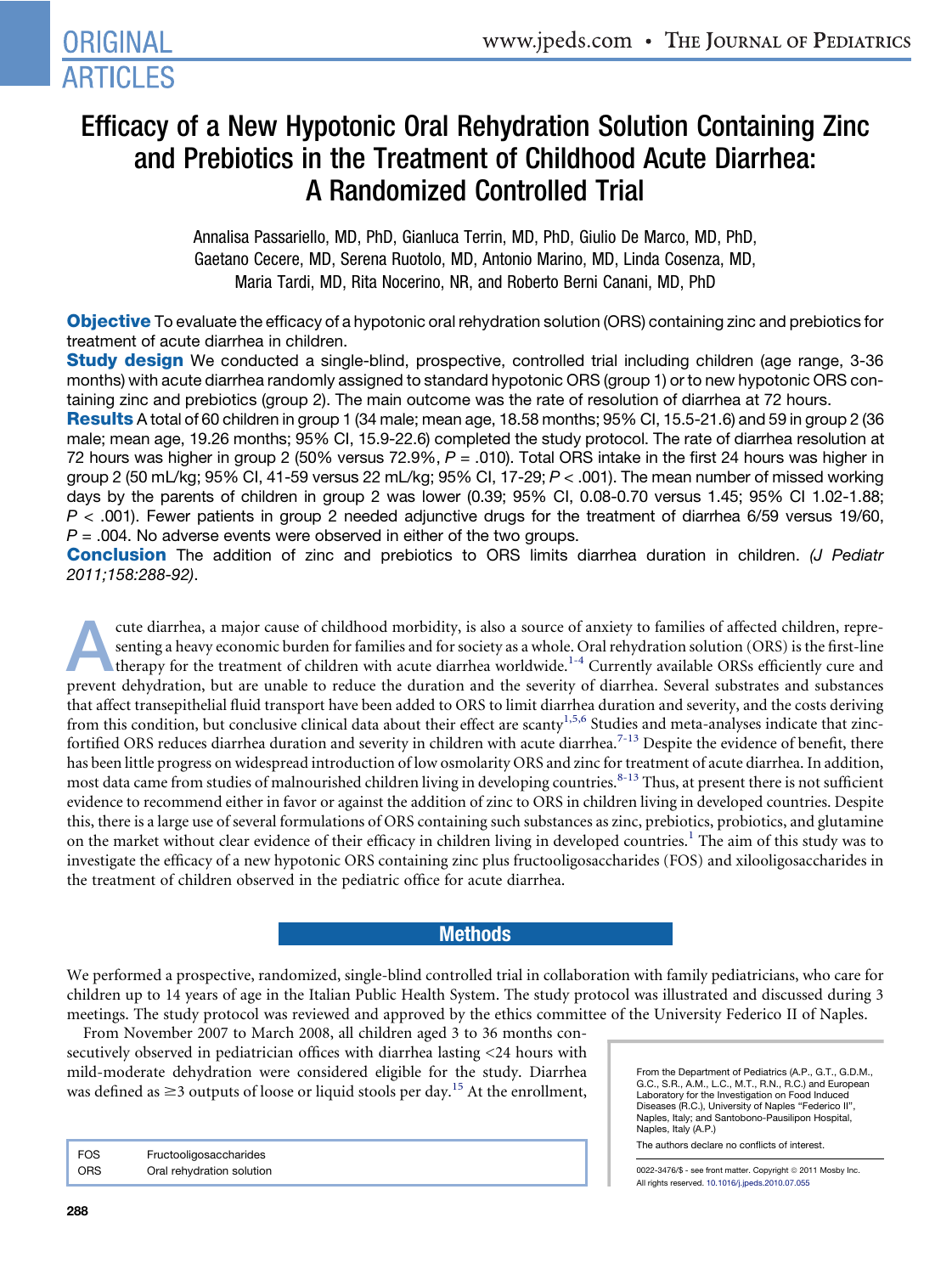dehydration was assessed in each patient by using standard-ized criteria, as previously described.<sup>[16](#page-3-0)</sup> Exclusion criteria were: diarrhea lasting >24 hours; malnutrition as judged by a body weight/height ratio <5th percentile; clinical signs of severe dehydration; clinical signs of a coexisting severe acute systemic illness (meningitis, sepsis, pneumonia); immunodeficiency; underlying severe chronic disease; malnutrition; cystic fibrosis; food allergy or other chronic gastrointestinal diseases; endocrinopathy; use of prebiotics/probiotics in the previous 3 weeks; and use of antibiotics or any antidiarrheal medication in the previous 3 weeks. Informed consent was obtained from the parents of all enrolled children. Microbiologic and other laboratory investigations were performed only when required for specific clinical reasons.

Enrolled patients were randomly allocated to standard hypotonic ORS (group 1) or super-hypotonic ORS containing zinc and prebiotics (group 2). We used two commercial ORS preparations available on the market as sachets, with similar cost and packaging. The composition of the two ORSs is reported in [Table I](#page-1-0). The parents were instructed to rehydrate their children orally with ORS in 3 to 4 hours and then to administer ORS for dehydration prevention until cessation of symptoms, and re-feed their child with a normal appropriate-for-age diet including full strength lactosecontaining formula or cow's milk (per guidelines<sup>1</sup>).

To circumvent the problems in performing a blind study on commercially available products in a large population, we used the third-part blind observer method to assess the efficacy of the ORS preparations. Patients were allocated to each group according to a computer-generated randomization list. The researchers responsible for enrolling patients allocated the next available number on entry in the trial. To maintain the concealed randomization procedure, each number of the randomization list corresponded to the number of a closed envelope containing a written prescription of the name of the ORS product and instructions about how it should be administered. The parents of enrolled children were instructed to record daily on a specific form: (1) time and the number of fecal outputs; (2) amount of daily ORS consumed by the child; (3) occurrence of adverse events;

| Table I. Composition of the two oral rehydration<br>solutions compared in the study |                     |                  |  |
|-------------------------------------------------------------------------------------|---------------------|------------------|--|
|                                                                                     | <b>Standard ORS</b> | <b>Super ORS</b> |  |
| <b>Commercial brand name</b>                                                        | <b>Reidrax</b>      | <b>Prereid</b>   |  |
| <b>Assigned group</b>                                                               | Group 1             | Group 2          |  |
| Osmolarity (mOsm/L)                                                                 | 225                 | 200              |  |
| $Na^+$ (mmol/L)                                                                     | 60                  | 50               |  |
| $K^+$ (mmol/L)                                                                      | 20                  | 20               |  |
| $Cl^-$ (mmol/L)                                                                     | 60                  | 40               |  |
| Glucose (mmol/L)                                                                    | 75                  | 77               |  |
| Citrate (mmol/L)                                                                    | 10                  | 10               |  |
| $Zn^{2+}$ (mmol/L)                                                                  | n                   |                  |  |
| $FOS$ (g/L)                                                                         | N                   | 0.35             |  |
| Xilooligosaccharides (g/L)                                                          | 0                   | 0.35             |  |

<span id="page-1-0"></span>Reidrax is a brand name of the EG SpA, Milan, Italy. Prereid is a brand name of the Milte Italia SpA, Milan, Italy

and (4) missed days work, hospital admission, and use of other medications. To ensure unbiased efficacy assessment, the investigators collecting the reporting forms completed by the parents were blind to the patients' treatment assignments, whereas the family pediatricians in charge of treatment allocation were excluded from efficacy assessment. We previously used this procedure in a study in children af-fected by acute diarrhea.<sup>[15](#page-3-0)</sup>

The principal outcome measure of the study was the rate of resolution of diarrhea 72 hours after starting oral rehydration therapy. We selected this time point according to an earlier study that demonstrated an increased risk of dehydration during this period and an effective use of zinc in reducing di-arrhea after the first 72 hours of treatment.<sup>[17](#page-3-0)</sup> The latter find-ing was recently confirmed in a Cochrane meta-analysis.<sup>[7](#page-3-0)</sup> Diarrhea was considered to have stopped after a patient had passed the last abnormal (loose or liquid) stool preceding a normal stool output, as applied in an earlier study.<sup>[15](#page-3-0)</sup>

To obtain a power of the study of 80% (type 1 error  $= 0.05$ ; 2-tailed test), considering a difference of 25% (75% versus 50%) in the rate of resolution of diarrhea at 72 hours between the study groups, 57 patients in each group were required. This estimation was based on our preliminary data and on earlier results obtained in children with acute diarrhea treated with zinc.<sup>[17](#page-3-0)</sup> We decided to enroll 65 patients per group, considering a possible drop out rate as high as 15%.

#### Statistical Analysis

A statistician blind to individual ORS preparations received performed statistical analysis by children in the two groups. Continuous variables were expressed as means plus or minus standard deviation. For categorical variables, the Pearson  $\chi^2$ test or Fisher exact test were performed as appropriated. The two groups were compared for continuous variables with the t test for equality of means. The Kaplan-Meier method was used to estimate the probability of diarrhea at 72 hours in each study group, and the resulting functions were compared with the log-rank test. Analyses were conducted on an intention-to-treat and per-protocol basis. All tests of significance were two-sided. A P value <.05 was considered to be significant. The statistical analysis was performed by using the SPSS software package for Windows (release 16.0.0; SPSS Inc, Chicago, Illinois) and Stats Direct (release 2.6.6, Altrincham, United Kingdom).

#### **Results**

Figure 1 (available at [www.jpeds.com](http://www.jpeds.com)) shows the flow of children through the study; 65 children in each group were allocated to intervention. The baseline, demographic, and clinical characteristics were similar in the 2 groups ([Table](#page-2-0) [II](#page-2-0)). Resolution of diarrhea at 72 hours was observed in 30 of 60 children in group 1 (50.0%) and in 43 of 59 children in group 2 (72.9%,  $P = .010$ ; [Figure 2](#page-2-0)). The number of daily outputs was significantly reduced in group 2 compared with group 1 at 24 hours (4.5; 95% confidence interval [CI], 3.89-5.11 versus 5.9; 95% CI, 5.28-6.63;  $P = .002$ ), 48 hours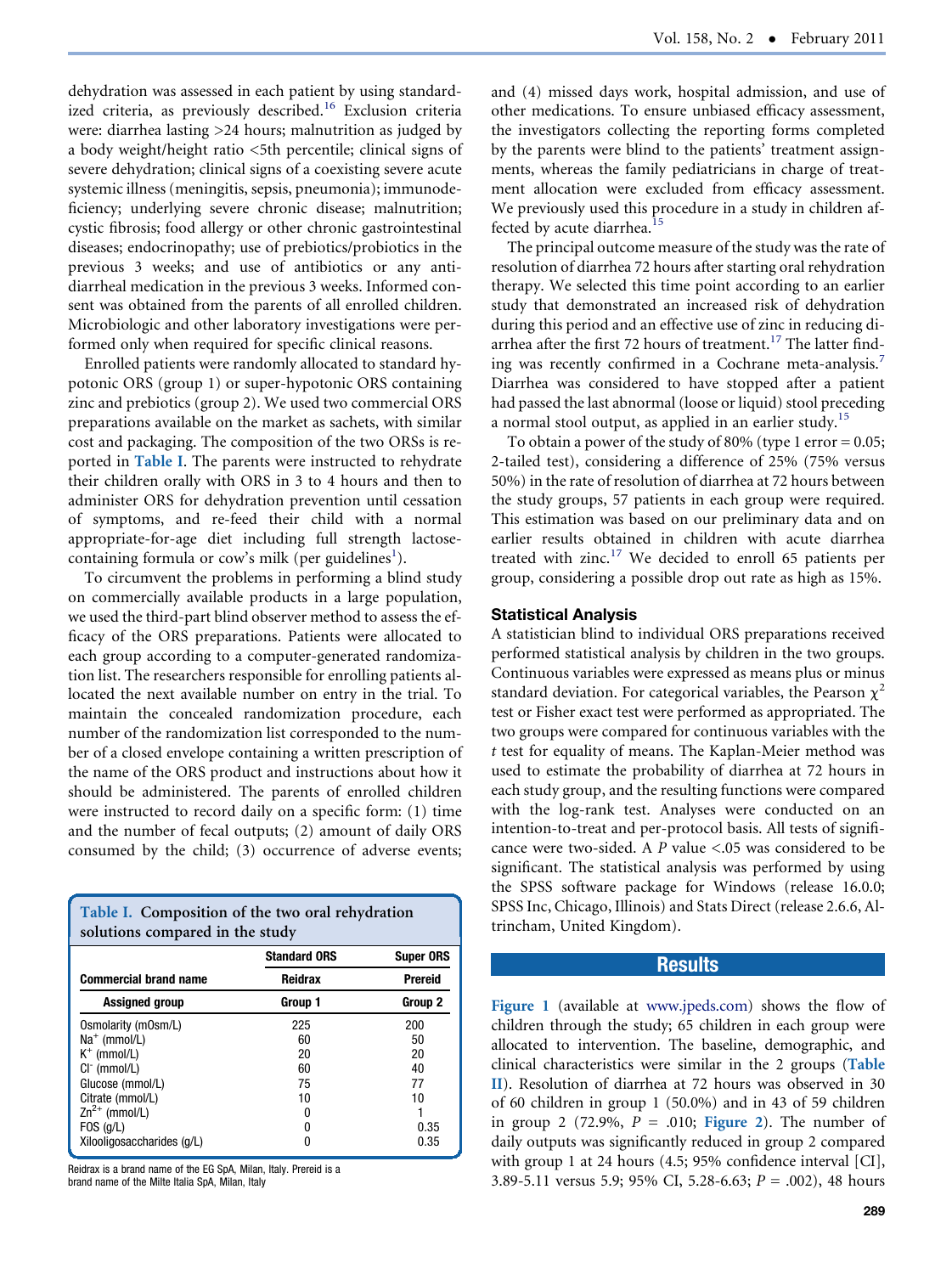| Table II. Baseline main demographic and clinical<br>characteristics of the study population |                    |                    |      |  |
|---------------------------------------------------------------------------------------------|--------------------|--------------------|------|--|
|                                                                                             | Group 1            | Group 2            | p    |  |
| n                                                                                           | 60                 | 59                 |      |  |
| Age, months*                                                                                | 18.58 (15.5-21.6)  | 19.26 (15.9-22.6)  | .765 |  |
| Body weight, kg*                                                                            | 10.68 (9.79-11.58) | 11.25 (9.79-12.72) | .474 |  |
| Male, n (%)                                                                                 | 34 (56.7)          | 36(61.0)           | .630 |  |
| Duration of symptoms<br>before treatment. hours*                                            | $9.0(8.3-9.9)$     | 10.0 (9.3-10.8)    | .083 |  |
| Presence of vomiting, n (%)                                                                 | 14 (23.3)          | 22 (37.3)          | .098 |  |

\*Mean (95% CI) when not specified.

(4.06; 95% CI, 3.46-4.66 versus 5.11; 95% CI, 4.29-5.94; P = .037), and 72 hours (2.88; 95% CI, 2.44-3.32 versus 3.89; 95% CI, 3.13-4.65;  $P = .020$ ). The total ORS intake in the first 24 hours of rehydration therapy was significantly lower in group 1 (22 mL/kg; 95% CI, 17-29) than in group 2 (50 mL/Kg; 95% CI, 41-59;  $P < .001$ ). The number of missed working days was significantly higher for parents of children enrolled in group 1 (1.45; 95% CI, 1.02-1.88 versus 0.39; 95% CI, 0.08-0.70;  $P < .001$ ). The rate of parents who missed at least one working day was significantly higher in group 1 (51.7% versus 15.3%,  $P < .001$ ). The rate of patients requiring hospitalization because of worsening of symptoms was similar in the 2 groups (5.0% versus 1.7%). Adjunctive medications within the first 72 hours were not used by any patients in the two groups, whereas after the first 72 hours additional treatments were used by 19 of 60 patients of group 1 and by 6 of 59 patients of group 2 ( $P =$ .004). In particular, the medications used were probiotics (n  $= 12$ ), diosmectite (n = 4), racecadotril (n = 2), in group 1, and probiotics  $(n = 4)$ , and domperidone  $((n = 2)$  in group 2.). No adverse events related to the use of the ORS were observed in the study groups.

### **Discussion**

In this trial, we investigated the therapeutic efficacy of a new commercially available hypotonic ORS containing zinc and



<span id="page-2-0"></span>Figure 2. Kaplan-Meyer analysis showing a significant difference (*P* = .032) of unresolved diarrhea at 72 hours after starting treatment with standard hypotonic ORS (group 1) or with new hypotonic super ORS containing zinc and prebiotics (group 2).

prebiotics in the treatment of acute diarrhea in children. The positive clinical effect exerted by this new ORS on diarrhea could be related to a synergistic effect between prebiotics and zinc. Prebiotics have been proposed for the prevention and treatment of acute diarrhea, but efficacy data of FOS and xilooligosaccharides in the treatment of acute diarrhea are still scant and conflicting.<sup>[1,18-26](#page-3-0)</sup> Many of the effects attributed to prebiotics are related to the consequences of their use on gut microbiota composition. The ability to target specific groups of organisms (ie, bifidobacteria) in the large intestine by prebiotics is increasingly seen as being of significant health value. Many studies have established that prebiotics increase bifidobacterial numbers in infant stool to levels comparable with breast-fed infants.<sup>[19-25](#page-3-0)</sup> Several investigations have demonstrated an increased sIgA response resulting from the use of prebiotics.[21,22](#page-3-0) However, trials on diarrhea have been essentially limited to FOS, and all except one have been carried out in animals. The exception is a promising study involving 244 people at increased risk of acquiring traveler's diarrhea. This investigation showed that travelers who received FOS had a reduced incidence of diarrheal events compared with the placebo group, although the reduction was not signifi-cant.<sup>[24](#page-3-0)</sup>

A large body of evidence supports the use of zinc in the treatment of acute diarrhea, and the mechanisms of action of zinc are becoming clearer.<sup>7-13,27-29</sup> Zinc is now included in the World Health Organization essential medicine list for diarrhea treatment, and in the 2008 Copenhagen Consensus, a group of leading global economists ranked zinc supplementation as the most effective intervention for advancing human development.<sup>[6,30](#page-3-0)</sup> Clinical trials, reviews, and metaanalyses have demonstrated that zinc reduces diarrhea duration, stool output, and stool frequency. In particular, a Cochrane meta-analysis demonstrated that zinc is effective in reducing the duration of diarrhea at [7](#page-3-0)2 hours.<sup>7</sup> This coincides with our finding that significantly fewer children who were treated with zinc-containing ORS had diarrhea 72 hours after symptom onset versus the group treated with standard hypotonic ORS. Although most studies reported positive effects elicited by zinc in the treatment of childhood acute diarrhea, some negative results have recently been published.<sup>[31](#page-4-0)</sup> This discrepancy could be caused by such factors as nutritional status, zinc status, or both,<sup>[7-13](#page-3-0)</sup> age, race, sex,<sup>[7-14,32,33](#page-3-0)</sup> and the causative pathogen.<sup>[13,27,28,34,35](#page-3-0)</sup> Notwithstanding the discrepancy, zinc is widely used in the treatment of acute diarrhea in developing countries, where it is responsible for saving  $>400$  000 lives a year.<sup>[32](#page-4-0)</sup> Moreover, a universal zinccontaining super-ORS has been proposed by various authors.[5,6,36](#page-3-0) These results will hopefully stimulate further investigation.

Zinc supplementation induces a therapeutic effect by stimulating water and electrolyte absorption across the intestinal mucosa, thereby preventing villous atrophy and improving overall immunity.<sup>[27,28,37-39](#page-3-0)</sup> We previously demonstrated that zinc induces a pro-absorptive effect on ion transport in basal condition and inhibits the main intracellular pathways of intestinal ion secretion that are involved in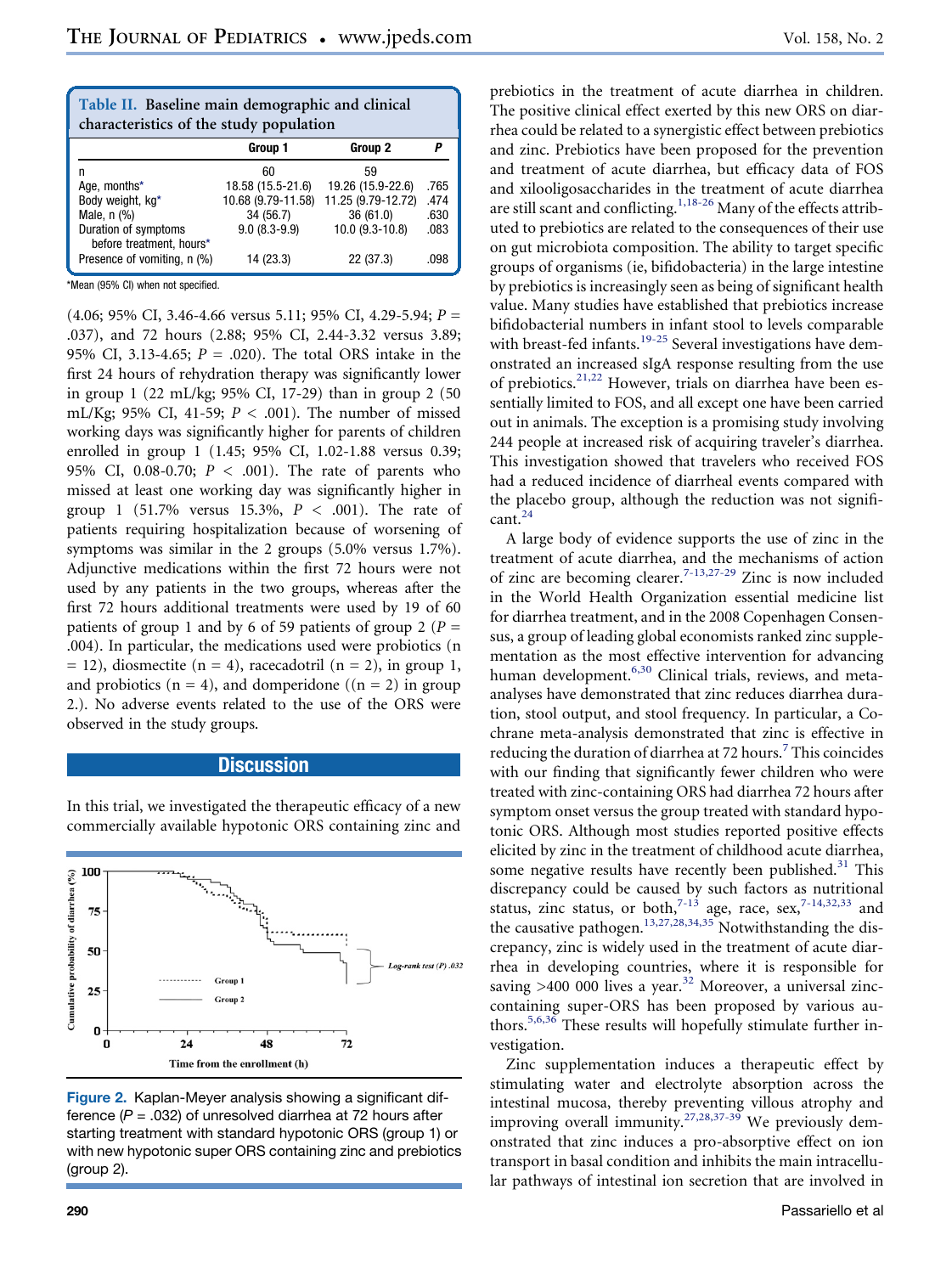acute diarrhea by directly interacting with enterocytes.<sup>[27,28](#page-3-0)</sup> We have demonstrated that zinc affects ion transport when used at concentrations (10-22  $\mu$ mol/L) that are within normal plasmatic ranges and very similar to the plasma concentrations reported in clinical studies in patients with diarrhea treated with zinc.<sup>[8,9](#page-3-0)</sup> The "super-ORS" used in this study contains a zinc concentration of 3.75 mg/100 mL. This concentration compares well with the United Nations Childrens Fund and World Health Organization recommendations for the use of zinc as a universal treatment of children with acute diarrhea, namely 10 to 20 mg zinc daily.<sup>[6](#page-3-0)</sup> The mean intake of 49.7 mL/kg corresponds to an average daily intake between 10 and 20 mg.

The positive therapeutic effects of this new "super-ORS" containing zinc and prebiotics are probably responsible for the reduction of drug use and parental work days missed. The Italian Society of Pediatric Gastroenterology Hepatology and Nutrition estimated an average cost of approximately 137.00  $\epsilon$  per episode of acute diarrhea in ambulatory children aged <3 years, mostly related to drugs and to loss of work days of parents.<sup>[40](#page-4-0)</sup> In this light, the use of this new "super-ORS'' could be responsible for a substantial reduction of the cost related to acute diarrhea.

The results of our trial suggest that a new hypotonic ORS containing zinc and prebiotics is useful in the treatment of ambulatory children with acute diarrhea living in a developed country.  $\blacksquare$ 

The authors acknowledge with gratitude the commitment of the Mother and Child Health Association to the research efforts. The authors are grateful to Jean Gilder for the final editing of the text.

Submitted for publication Mar 11, 2010; last revision received Jun 23, 2010; accepted Jul 27, 2010.

Reprint requests: Roberto Berni Canani, MD, PhD, Department of Pediatrics and European Laboratory for the Investigation on Food Induced Diseases (ELFID),University Federico II of Naples, Via S Pansini 5, 80131 Naples, Italy. E-mail: [berni@unina.it](mailto:berni@unina.it).

## References

- 1. Guarino A, Albano F, Ashkenazi S, Gendrel D, Hoekstra JH, Shamir R, et al. European Society for Paediatric Gastroenterology, Hepatology, and Nutrition/European Society for Paediatric Infectious Diseases Evidencebased guidelines for management of acute gastroenteritis in children in Europe. J Pediatr Gastroenterol Nutr 2008;46:S81-184.
- 2. Guandalini S. Acute diarrhea in children in Europe: do we know how to treat it? J Pediatr Gastroenterol Nutr 2008;46:S77-80.
- 3. Khan AM, Sarker SA, Alam NH, Hossain MS, Fuchs GJ, Salam MA. Low osmolar oral rehydration salts solution in the treatment of acute watery diarrhoea in neonates and young infants: a randomized, controlled clinical trial. J Health Popul Nutr 2005;23:52-7.
- 4. Recommendations for composition of oral rehydration solutions for the children of Europe. Report of an ESPGAN Working Group. J Pediatr Gastroenterol Nutr 1992;14:113-5.
- 5. Fischer Walker CL, Fontaine O, Young MW, Black RE. Zinc and low osmolarity oral rehydration salts for diarrhea: a renewed call to action. Bull World Health Organ 2009;87:780-6.
- 6. WHO/UNICEF joint statement: clinical management of acute diarrhoea. New York and Geneva: The United Nations Children's Fund/World Health Organization; 2004. p. 1–8.
- 7. Lazzerini M, Ronfani L. Oral zinc for treating diarrhoea in children. Cochrane Database Syst Rev 2008;16:CD005436.
- 8. Patro B, Golicki D, Szajewska H. Meta-analysis: zinc supplementation for acute gastroenteritis in children. Aliment Pharmacol Ther 2008;28:713-23.
- 9. LukacikM, Thomas RL, Aranda JV. A meta-analysis of the effects of oral zinc in the treatment of acute and persistent diarrhea. Pediatrics 2008;121:326-36.
- 10. INCLEN. Childnet zinc effectiveness for diarrhea (IC-ZED) Group. J Pediatr Gastroenterol Nutr 2006;42:300-5.
- 11. Bhandari N, Mazumder S, Taneja S, Dube B, Agarwal RC, Mahalanabis D, et al. Effectiveness of zinc supplementation plus oral rehydration salts compared with oral rehydration salts alone as a treatment for acute diarrhea in a primary care setting: a cluster randomized trial. Pediatrics 2008;121:e1279-85.
- 12. Roy SK, Hossain MJ, Khatun W, Chakraborty B, Chowdhury S, Begum A, et al. Zinc supplementation in children with cholera in Bangladesh: randomised controlled trial. BMJ 2008;336:266-8.
- 13. Shamir R, Makhoul IR, Etzioni A, Shehadeh N. Evaluation of a diet containing probiotics and zinc for the treatment of mild diarrheal illness in children younger than one year of age. J Am Coll Nutr 2005;24:370-5.
- 14. Molleston J, Alonso E, Oliva-Hemker MO. Zinc for infectious diarrhea in developed countries: should we be sprinkling our own lawns? J Pediatr Gastroenterol Nutr 2008;46:484-5.
- 15. Berni Canani R, Cirillo P, Terrin G, Cesarano L, Spagnuolo MI, De Vincenzo A, et al. Probiotics for treatment of acute diarrhoea in children: randomised clinical trial of five different preparations. BMJ 2007;335:340-5.
- 16. Armon K, Stephenson T, MacFaul R, Eccleston P, Werneke U. An evidence and consensus based guideline for acute diarrhoea management. Arch Dis Child 2001;85:132-42.
- 17. Polat TB, Uysalol M, Cetinkaya F. Efficacy of zinc supplementation on the severity and duration of diarrhea in malnourished Turkish children. Pediatr Int 2003;45:555-9.
- 18. Hoestra JH, Szajewska H, Zikri MA, Micetic-Turk D, Weizman Z, Papadopoulou A, et al. Oral rehydration solution containing a misture of non-digestible carbohydrates in the treatment of acute diarrhea: a multicenter randomized placebo controlled study on behalf of the ES-PGHAN Working Group on Intestinal Infections. J Pediatr Gastroenterol Nutr 2004;39:239-45.
- 19. Knol J, Boehm G, Lidestri M, Negretti F, Jelinek J, Agosti M, et al. Increase of faecal bifidobacteria due to dietary oligosaccharides induces a reduction of clinically relevant pathogen grems in the faeces of formula-fed preterm infants. Acta Paediatr 2005;94:31-3.
- 20. Arslanoglu S, Moro GE, Boehm G. Early supplementation of prebiotic oligosaccharides protects formula-fed infants against infections during the first 6 months of life. J Nutr 2007;2420-4.
- 21. Bakker-Zierikzee AM, Tol EA, Kroes H, Alles MS, Kok FJ, Bindels JG. Faecal SIgA secretion in infants fed on pre- or probiotic infant formula. Pediatr Allergy Immunol 2006;17:134-40.
- 22. Scholtens PA, Alliet P, Raes M, Alles MS, Kroes H, Boehm G, et al. Fecal secretory immunoglobulin A is increased in healthy infants who receive a formula with short-chain galacto-oligosaccharides and long-chain fructooligosaccharides. J Nutr 2008;138:1141-7.
- 23. Ten Bruggencate SJ, Bovee-Oudenhoven IM, Lettink-Wissink ML, Van der Meer R. Dietary fructooligosaccharides dose-dependently increase translocation of salmonella in rats. J Nutr 2003;133:2313-8.
- 24. Cummings JH, Christie S, Cole TJ. A study of fructo oligosaccharides in the prevention of travellers diarrhoea. Aliment Pharmacol Ther 2001;15: 1139-45.
- 25. Scholtens PA, Alles MS, Bindels JG, van der Linde EG, Tolboom JJ, Knol J. Bifidogenic effects of solid weaning foods with added prebiotic oligosaccharides: a randomized controlled clinical trial. J Pediatr Gastroenterol Nutr 2006;42:553-9.
- 26. Macfarlane GT, Steed H, Macfarlene S. Bacterial metabolism and healthrelated effects of galacto-oligosaccharides and other prebiotics. J Appl Microbiol 2008;104:305-44.
- 27. Berni Canani R, Cirillo P, Buccigrossi V, Ruotolo S, Passariello A, De Luca P, et al. Zinc inhibits cholera toxin-induced, but not Escherichia coli heat-stable enterotoxin-induced, ion secretion in human enterocytes. J Infect Dis 2005;191:1072-7.

<span id="page-3-0"></span>Efficacy of a New Hypotonic Oral Rehydration Solution Containing Zinc and Prebiotics in the Treatment of Childhood Acute Diarrhea: A Randomized Controlled Trial 291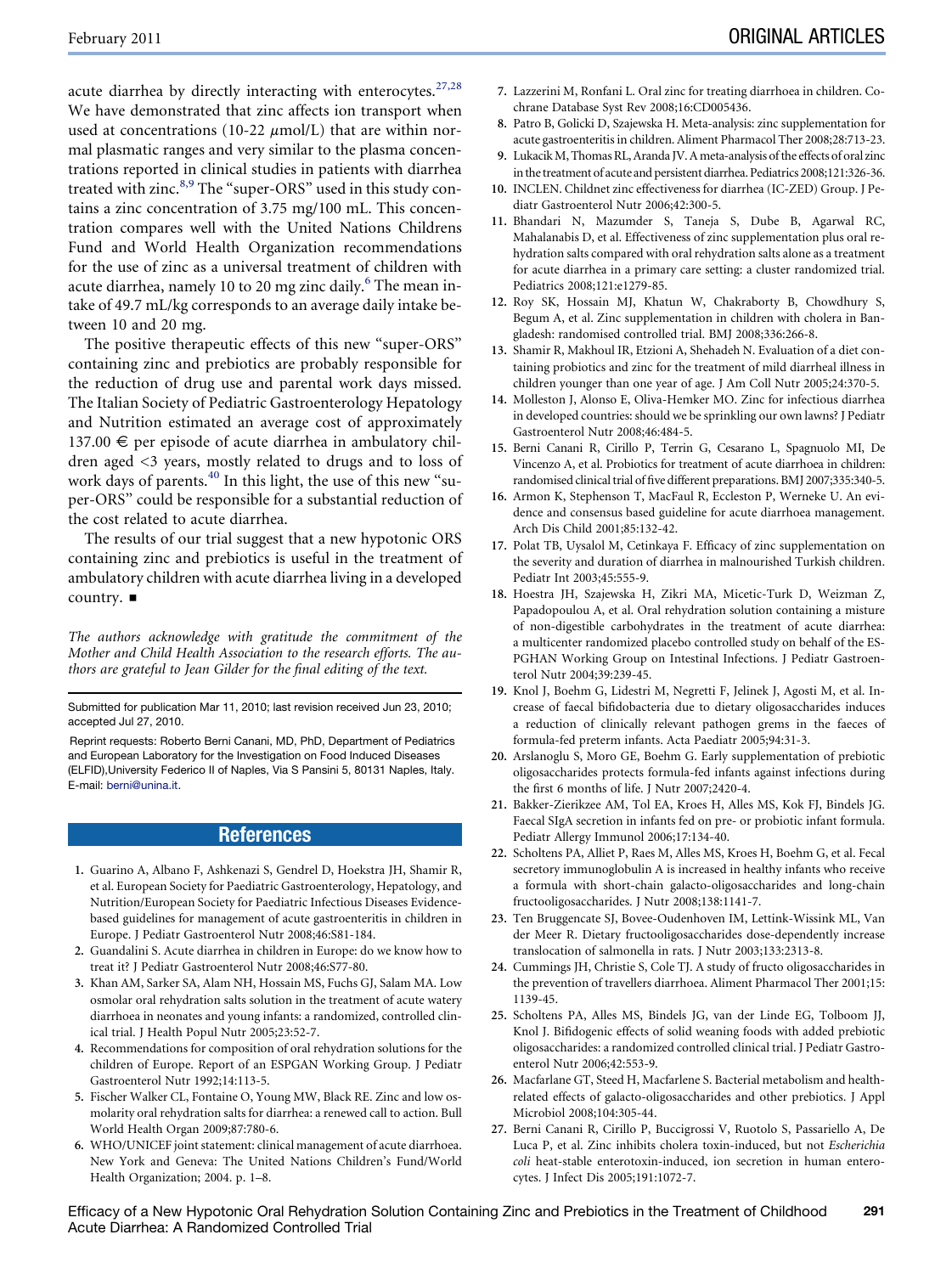- 28. Berni Canani R, Secondo A, Passariello A, Buccigrossi V, Canzoniero LM, Ruotolo S, et al. Zinc inhibits calcium-mediated and nitric oxide-mediated ion secretion in human enterocytes. Eur J Pharmacol 2010;626:266-70.
- 29. Altaf W, Perveen S, Rehman KU, Teichberg S, Vancurova I, Harper RG, et al. Zinc supplementation in oral rehydration solutions: experimental assessment and mechanism of action. J Am Coll Nutr 2002;21:26-33.
- 30. Horton S, Alderman H, Rivera JA. The challenge of hunger and malnutrition. Copenhagen Consensus 2008-Results. Frederiksberg: Copenhagen Consensus Center; 2008. Avalaible from: [http://www.](http://www.copenhagenconsensus.com) [copenhagenconsensus.com.](http://www.copenhagenconsensus.com)
- 31. Patel A, Dibley MJ, Mamtani M, Badhoniya N, Kulkarni H. Zinc and copper supplementation in acute diarrhea in children: a double-blind randomized controlled trial. BMC Medicine 2009;7:22.
- 32. Fischer Walker CL, Ezzati M, Black RE. Global and regional child mortality and burden of disease attributable to zinc deficiency. Eur J Clin Nutr 2009;63:591-7.
- <span id="page-4-0"></span>33. Garenne M, Becher H, Ye Y, Kouyate B, Müller O. Sex-specific responses to zinc supplementation in Nouna, Burkina Faso. J Pediatr Gastroenterol Nutr 2007;44:619-28.
- 34. Bhatnagar S, Bahl R, Sharma P, Kumar GT, Saxena SK, Bhan MK. Zinc with oral rehydration therapy reduces stool output duration of diarrhea in hospitalized children: a randomized controlled trial. J Pediatr Gastroenterol Nutr 2004;38:34-40.
- 35. Surjawidjaja JE, Hidayat A, Lesmana M. Growth inhibition of enteric pathogens by zinc sulfate: an in vitro study. Med Princ Pract 2004;13: 286-9.
- 36. Berni Canani R, Ruotolo S. The dawning of the "zinc era" in the treatment of pediatric acute gastroenteritis worldwide? J Pediatr Gastroenterol Nutr 2006;42:253-5.
- 37. Cousins RJ, Liuzzi JP, Lichten LA. Mammalian zinc transport, trafficking, and signals. J Biol Chem 2006;281:24085-9.
- 38. Ibs KH, Rink L. Zinc-altered immune function. J Nutr 2003;133:1452-6.
- 39. Rink L, Haase H. Zinc homeostasis and immunity. Trends Immunol 2007;28:1-4.
- 40. Fontana M, Zuin G, Pancheri P, Fusco FC, Lambertini A, Berni Canani R, SIGEP Working Group on Intestinal Infections. Costs associated with outpatient diarrhoea in infants and toddlers: a nationwide study of the Italian Society of Paediatric Gastroenterology and Hepatology (SIGEP). Dig Liver Dis 2004;36:523-7.